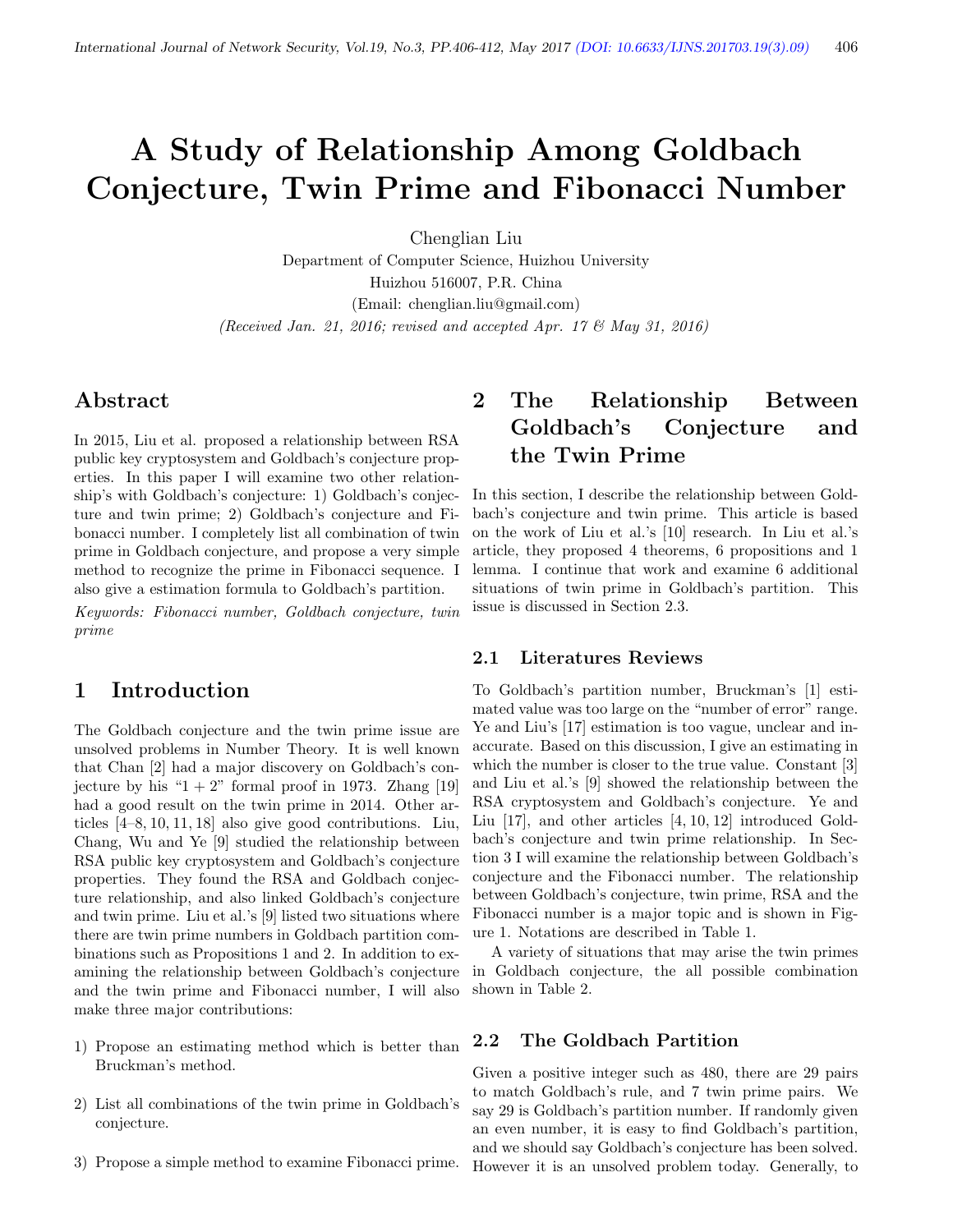

Figure 1: A relationship among Goldbach conjecture, twin prime, RSA and the Fibonacci number

|  | Table 1: Notations |
|--|--------------------|
|  |                    |

| Symbols                     | Definition                                     |
|-----------------------------|------------------------------------------------|
|                             |                                                |
| GC                          | An even number for the Goldbach Con-           |
|                             | jecture (GC) number.                           |
| GC(x)                       | The number of Goldbach partition.              |
| GC'(x)                      | The estimation number of $GC(x)$ .             |
| $\overline{GC} \equiv 2 _4$ | $GC$ is congruent to two modulo four, we       |
|                             | usually write $GC \equiv 2 \pmod{4}$ . But for |
|                             | convenience, we use $GC \equiv 2 _4$ instead   |
|                             | here.                                          |

express GC number in the form of

$$
GC = P_i + P_j \longmapsto (P_i - 2n) + (P_j + 2n),\tag{1}
$$

where  $P_i$  and  $P_j$  are both primes. Let  $R(n)$  be the number of representations of the Goldbach partition where  $\prod_2$  is the twin prime constant [16], given  $R(n) \sim$  $2\prod_{2}\left(\prod_{P_{k}|n,k=2}\right)\frac{P_{k}-1}{P_{k}-2}\int_{2}^{n}\frac{dx}{(\ln x)^{2}}$ . Ye and Liu [17] also gave the estimation formula  $GC(x) = 2C \prod_{p\geq 3} \frac{(p-1)}{(p-2)}$ .  $\frac{(Li(x))^2}{x} + \mathcal{O}(x \cdot e^{-c\sqrt{\ln x}}).$ 

In 2008, Bruckman [1] proposed a proof of the strong Goldbach conjecture, where the Goldbach function

$$
\theta(2N) \equiv \sum_{k=3}^{2n-3} \delta(k)(2N-k) \tag{2}
$$

is at least equal to one. Finally, the results

$$
1 \le \theta(2k+6) \le k+1, \quad k = 0, 1, 2, \cdots.
$$
 (3)

When  $k$  approaches infinity, the error range becomes

Table 2: Twin prime appears probable in the Goldbach conjecture

| item             |                      |                                            | even number                                  |                                                                 | type   |
|------------------|----------------------|--------------------------------------------|----------------------------------------------|-----------------------------------------------------------------|--------|
| $\mathbf{1}$     | $\overline{GC}$      | $\equiv 0 \rfloor_4$                       | $0 _6$<br>$\equiv$                           | $\equiv 4 \rfloor_8$                                            |        |
|                  | $\frac{GC}{2}$       | $\equiv 2 _4$                              | $\equiv 0 _6$                                | $\equiv 2 _8$                                                   | $4n+2$ |
|                  |                      | $\equiv 2 _4$                              | $\equiv 0 _6$                                | $\equiv 6 8$                                                    |        |
|                  | $\overline{GC}$      | $\equiv$<br>$0 _4$                         | $\equiv 0$   6                               | 0<br>$\equiv$<br>8                                              |        |
| $\overline{2}$   | $\frac{GC}{2}$       | $\equiv 0 _4$                              | $\equiv 0$   6                               | $\equiv 0 _8$                                                   | 4n     |
|                  |                      | $\equiv 0 _4$                              | $\equiv 0 \rfloor_6$                         | $\equiv 4$<br>8                                                 |        |
|                  | $\overline{GC}$      | $0 _4$<br>$\equiv$                         | $\equiv 4 \rfloor_6$                         | $4 _8$<br>Ξ                                                     |        |
| 3                | $\frac{GC}{2}$       | $\overline{2} _4$<br>$\equiv$              | $\equiv 2 \rfloor_6$                         | $\overline{2} _8$<br>$\equiv$                                   | $4n+2$ |
|                  |                      | $\equiv 2 _4$                              | $\equiv 2 \rfloor_6$                         | $\overline{6} _8$<br>$\equiv$                                   |        |
|                  | $\overline{GC}$      | $\equiv 0 _4$                              | $\equiv 4 \rfloor_6$                         | $\vert 0 \vert$<br>$\equiv$<br>$\mathbf{8}$                     |        |
| $\overline{4}$   | $\frac{GC}{2}$       | $\equiv 0 _4$                              | $\overline{\equiv 2} _6$                     | $\equiv 0 \rfloor_8$                                            | 4n     |
|                  |                      | $\equiv 0 _4$                              | $\equiv 2 \rfloor_6$                         | $\equiv 4 _8$                                                   |        |
| item             |                      |                                            | odd number                                   |                                                                 | type   |
|                  | GC<br>$\frac{GC}{2}$ | $\equiv 2 _4$                              | $\equiv 0.6$                                 | $\equiv 2 8 $                                                   |        |
| 5                |                      | $\equiv 1 _4$                              | $\equiv 3\rfloor_6$                          | $\equiv 1 _8$                                                   | $4n+1$ |
|                  |                      | $1\vert$<br>$\equiv$<br>$\overline{4}$     | $\equiv 3 \rfloor_6$                         | $5\rfloor_8$<br>Ξ                                               |        |
|                  | $\overline{GC}$      | $\equiv 2 _4$                              | $\equiv 0.6$                                 | $\equiv 6 8$                                                    |        |
| $\boldsymbol{6}$ |                      |                                            |                                              |                                                                 |        |
|                  |                      | $\equiv 3 _4$                              | $\equiv 3]_6$                                | $\overline{3}]_8$<br>$\equiv$                                   | $4n+3$ |
|                  | $\frac{GC}{2}$       | $\overline{\equiv 3 }_4$                   | $\overline{\equiv 3} _6$                     | $\equiv$<br>7 8                                                 |        |
|                  | $\overline{GC}$      | $2 _4$<br>$\equiv$                         | $\equiv 4 \rfloor_6$                         | $\overline{2} _8$<br>$\equiv$                                   |        |
| $\overline{7}$   |                      | $1 _4$<br>$\equiv$                         | $\equiv 5 \rfloor_6$                         | $1 _8$<br>$\equiv$                                              | $4n+1$ |
|                  | $\frac{GC}{2}$       | $\mathbf{1}$<br>$\equiv$<br>$\overline{4}$ | $\equiv 5 \rfloor_6$                         | $\overline{5 8}$<br>$\equiv$                                    |        |
|                  | $\overline{GC}$      | $\overline{2} _4$<br>$\equiv$              | $\equiv 4 \rfloor_6$                         | 6 8<br>E.                                                       |        |
| 8                | $\frac{GC}{2}$       | $\equiv 3 _4$<br>$\equiv 3 \rfloor_4$      | $\equiv 5 \rfloor_6$<br>$\equiv 5 \rfloor_6$ | $\overline{3}$<br>$\equiv$<br>$\overline{8}$<br>$7\,\mathrm{s}$ | $4n+3$ |

larger. For example:

$$
\theta(32) \le 14, k = 13.
$$
  
\n
$$
\theta(80) \le 38, k = 37.
$$
  
\n
$$
\theta(138) \le 67, k = 66.
$$
  
\n
$$
\theta(101200) \le 50598, k = 50597.
$$

I obtained results from a large number of experimental data. I draw the curve from the data, and then calculates the formula from the two curves (see Figures 2 and 3). I found an interesting situation which GC is congruent to zero modulo six, or congruent to non-zero modulo six. An even number GC is randomly chosen, where  $GC < 6$ , if  $GC \equiv 0 \pmod{6}$ ,  $GC'$  is found where  $GC'(x) \simeq \frac{1.8 \cdot GC}{11.931 \cdot GC^{0.2182}}$ . Otherwise, I find other  $GC'(x) \simeq \frac{1.9 \cdot GC}{6.2328 \cdot GC^{0.2144}}$ . The expression shown in Equation (4).

$$
GC \mapsto \begin{cases} \equiv 0 \bmod 6, \ G C'(x) \simeq \frac{1.8 \cdot GC}{11.931 \cdot GC^{0.2182}}. \\ \not\equiv 0 \bmod 6, \ G C'(x) \simeq \frac{1.9 \cdot GC}{6.2328 \cdot GC^{0.2144}}. \end{cases} (4)
$$

I compare my estimation with Bruckman's method based on the true value of Goldbach's partition. The results indicated that my method is better than Bruckman's method, see Table 3.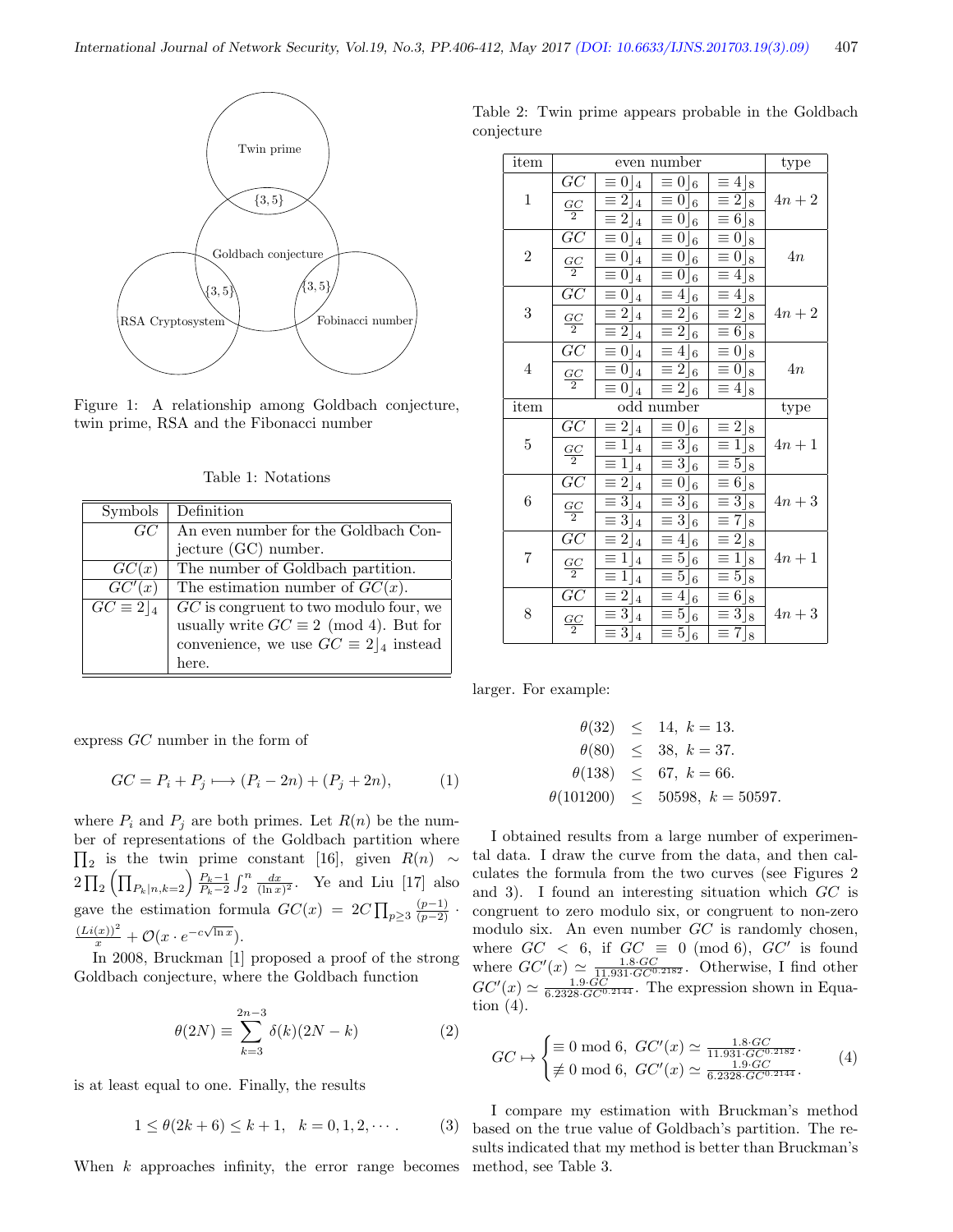

Figure 2: The curve of estimating, where  $GC(x) \neq 0 \pmod{6}$ 

|                 |                  |       | Our method          | Bruckman's method |        |  |  |
|-----------------|------------------|-------|---------------------|-------------------|--------|--|--|
| Item            | Positive Integer | GC(x) | $\overline{GC'(x)}$ | k <sub>i</sub>    | $k+1$  |  |  |
| 1               | 12650            | 186   | 270                 | 6322              | 6323   |  |  |
| $\overline{2}$  | 25300            | 314   | 464                 | 12647             | 12648  |  |  |
| $\overline{3}$  | 50600            | 553   | 798                 | 25297             | 25298  |  |  |
| $\overline{4}$  | 75900            | 1478  | 1970                | 37947             | 37948  |  |  |
| $\overline{5}$  | 101200           | 918   | 1372                | 50597             | 50598  |  |  |
| $\overline{6}$  | 126500           | 1140  | 1633                | 63247             | 63248  |  |  |
| 7               | 151800           | 2635  | 3396                | 75897             | 75898  |  |  |
| $\overline{8}$  | 177100           | 1802  | 2125                | 88547             | 88548  |  |  |
| $\overline{9}$  | 202400           | 1669  | 2359                | 101197            | 101198 |  |  |
| 10              | 227700           | 3688  | 4670                | 113847            | 113848 |  |  |
| 11              | 253000           | 2011  | 2808                | 126497            | 126498 |  |  |
| 12              | 278300           | 2130  | 3026                | 139147            | 139148 |  |  |
| $\overline{13}$ | 303600           | 4676  | 5854                | 151797            | 151798 |  |  |
| 14              | 318950           | 2059  | 3366                | 159472            | 159423 |  |  |
| 15              | 331600           | 2160  | 3470                | 165797            | 165798 |  |  |
| 16              | 344250           | 4652  | 6461                | 172122            | 172123 |  |  |
| 17              | 356900           | 2356  | 3675                | 178447            | 178448 |  |  |
| 18              | 369500           | 2321  | 3776                | 184747            | 184748 |  |  |
| 19              | 382200           | 6325  | 7015                | 191097            | 191098 |  |  |
| 20              | 394850           |       |                     |                   |        |  |  |
| 21              | 407500           |       |                     |                   |        |  |  |
| 22              | 420150           | 5264  | 7556                | 210072            | 210073 |  |  |

Table 3: Results of our method vs Bruckman's method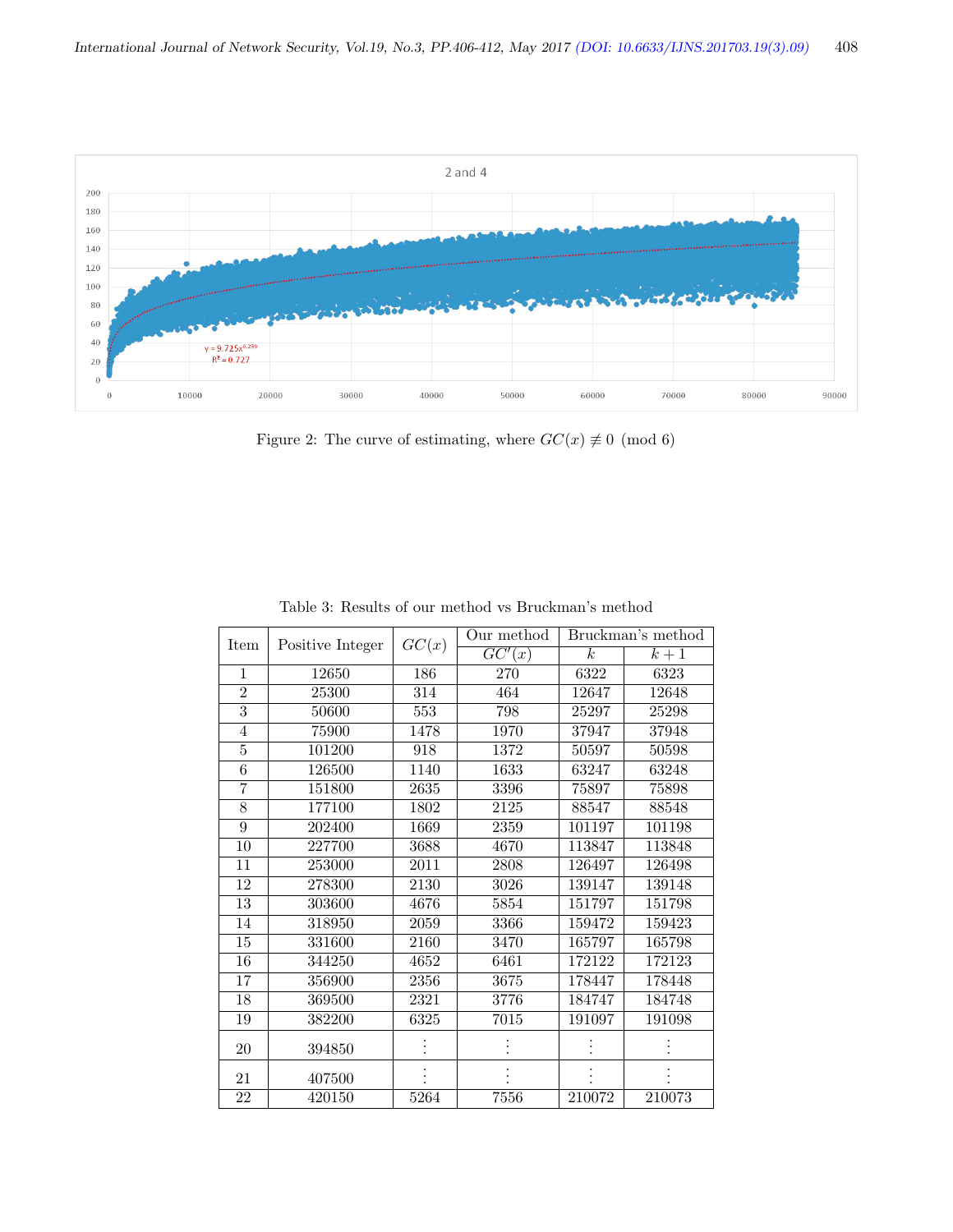#### 2.3 The Twin Prime

To help the description, I prefer to use corollary alternative propositions. These Corollaries 1 and 2 are original from Liu et al.'s [9] Propositions 1 and 2, I expand to examine 6 corollaries based on their work.

**Corollary 1.** If  $P_i + P_j \equiv 0 \pmod{4} \equiv 0 \pmod{6} \equiv 4$  $\pmod{8}, \text{ and } \frac{P_i+P_j}{r_i^2} \equiv 2 \pmod{4} \equiv 0 \pmod{6} \equiv 2$  $\pmod{8}$  or  $\frac{P_i+P_j}{2} \equiv 2 \pmod{4} \equiv 0 \pmod{6} \equiv 6$ (mod 8), there may exist a twin prime where the  $(\frac{P_i+P_j}{2} 1, \frac{P_i+P_j}{2}+1$  is of the form  $(4n+1)+(4n+3)$ .

*Proof.* As known from assumption,  $\frac{P_i+P_j}{2}$  is an even number, we have

 $\begin{cases}\n\frac{P_i + P_j}{2} - 1 \text{ is an odd number.} \\
\frac{P_i + P_j}{2} + 1 \text{ is an odd number too.}\n\end{cases}$ 

Note that  $\frac{P_i+P_j}{2} \equiv 2 \pmod{4} \equiv 0 \pmod{6} \equiv 6$ (mod 8), we see the  $\frac{P_i+P_j}{2}$  is of the form  $4n+2$ . Naturally, the  $\frac{P_i+P_j}{2}-1$  is  $4n+1$  form, and  $\frac{P_i+P_j}{2}+1$  is  $4n + 3$  form. Otherwise, it is a contradiction.

Since  $\frac{P_i + P_j}{2} \equiv 2 \pmod{4} \equiv 0 \pmod{6} \equiv 2 \pmod{8}$ , we know  $(\frac{P_i+P_j}{2}-1, \frac{P_i+P_j}{2}+1)$  is of the form  $(4n+1)$  +  $(4n + 3)$ .

**Corollary 2.** If  $P_i + P_j \equiv 0 \pmod{4} \equiv 0 \pmod{6} \equiv 0$  $\pmod{8}, \text{ and } \frac{P_i+P_j}{2} \equiv 0 \pmod{4} \equiv 0 \pmod{6} \equiv 0$  $\pmod{8}$  or  $\frac{P_i+P_j}{2} \equiv 0 \pmod{4} \equiv 0 \pmod{6} \equiv 4$ (mod 8), there may exist a twin prime where  $\left(\frac{P_i+P_j}{2}-\right)$  $1, \frac{P_i+P_j}{2}+1$  is of the form  $(4n+3)+(4n+1)$ .

*Proof.* As known, the  $\frac{P_i+P_j}{2}$  is an even number. Since  $\frac{P_i+P_j}{2} \equiv 0 \pmod{4} \equiv 0 \pmod{6} \equiv 0 \pmod{8}$ . We see the  $\frac{P_i+P_j}{2}$  is  $4n$  form. Hence  $\frac{P_i+P_j}{2}-1$  is  $4n+3$  form. Therefore  $\frac{P_i+P_j}{2}+1$  is  $4n+1$  form.

Now, as  $\frac{P_i+P_j}{2p_i} \equiv 0 \pmod{4} \equiv 0 \pmod{6} \equiv 0$ (mod 8), the  $\frac{P_i+P_j}{2}$  is of the form 4n too.

Thus, the  $\frac{P_i+P_j}{2}+1$  is of the form  $4n+1$ . This inference is consistent with the above statement.

**Corollary 3.** If  $P_i + P_j \equiv 0 \pmod{4} \equiv 4 \pmod{6} \equiv 4$  $\pmod{8}, \text{ and } \frac{P_i+P_j}{r_i^2} \equiv 2 \pmod{4} \equiv 2 \pmod{6} \equiv 2$  $\pmod{8}$  or  $\frac{P_i+P_j}{2} \equiv 2 \pmod{4} \equiv 2 \pmod{6} \equiv 6$ (mod 8), there may exist a twin prime where  $\left(\frac{P_i+P_j}{2}-\right)$  $1, \frac{P_i+P_j}{2}+1$  is of the form  $(4n+3)+(4n+1)$ .

*Proof.* As known from assumption, the  $\frac{P_i+P_j}{2} \equiv 2$ (mod 4) is an even number. Unsurprisingly, the  $\frac{P_i+P_j}{2}-1$ is  $4n+1$  form. Hence, the  $\frac{P_i+P_j}{2}+1$  would be  $4n+3$  form. Otherwise, it is a contradiction. This inference is consistent with the above statement.  $\Box$ 

**Corollary 4.** If  $P_i + P_j \equiv 0 \pmod{4} \equiv 4 \pmod{6} \equiv 0$  $\pmod{8}$ , and  $\frac{P_i+P_j}{2} \equiv 0 \pmod{4} \equiv 2 \pmod{6} \equiv 0$   $\pmod{8}$  or  $\frac{P_i+P_j}{2} \equiv 0 \pmod{4} \equiv 2 \pmod{6} \equiv 4$ (mod 8), there may exist a twin prime where  $\left(\frac{P_i+P_j}{2}-\right)$  $1, \frac{P_i+P_j}{2}+1$  is of the form  $(4n+3)+(4n+1)$ .

*Proof.* As known, the  $\frac{P_i+P_j}{2}$  is an even number. Since  $\frac{P_i+P_j}{2} \equiv 0 \pmod{4} \equiv 2 \pmod{6} \equiv 0 \pmod{8}$ , the  $\frac{P_i+P_j}{2}$  is an even number and a 4*n* form. Obviously, the  $\frac{P_i+P_j}{2}$ 1 is  $4n + 3$  form, whereas the  $\frac{P_i + P_j}{2} + 1$  is of the form  $4n + 1$ . Otherwise, it is a contradiction. This inference is consistent with the above statement.

**Corollary 5.** If  $P_i + P_j \equiv 2 \pmod{4} \equiv 0 \pmod{6} \equiv 2$  $\pmod{8}, \text{ and } \frac{P_i+P_j}{r_i^2} \equiv 1 \pmod{4} \equiv 3 \pmod{6} \equiv 1$  $\pmod{8}$  or  $\frac{P_i+P_j}{2} \equiv 1 \pmod{4} \equiv 3 \pmod{6} \equiv 5$ (mod 8), there may exist a twin prime where  $\left(\frac{P_i+P_j}{2}-\right)$  $1, \frac{P_i+P_j}{2}+1$  is of the form  $(4n+3)+(4n+1)$ .

*Proof.* As known, the  $\frac{P_i+P_j}{2} \equiv 1 \pmod{4}$ , the  $\frac{P_i+P_j}{2}$  is  $4n+1$  form. Since  $4n+1$  and  $4n+3$  are located on either side of the center point  $4n + 2$ . Thus, the  $\left(\frac{P_i + P_j}{2} + 2\right)$  is of the form  $4n + 3$ . If not, it is a contradiction.

Corollary 6. If  $P_i + P_j \equiv 2 \pmod{4} \equiv 0 \pmod{6} \equiv 6$  $\pmod{8}, \text{ and } \frac{P_i+P_j}{r_i^2} \equiv 3 \pmod{4} \equiv 3 \pmod{6} \equiv 3$  $\pmod{8}$  or  $\frac{P_i+P_j}{2} \equiv 3 \pmod{4} \equiv 3 \pmod{6} \equiv 7$ (mod 8), there may exist a twin prime where  $\left(\frac{P_i+P_j}{2}-\right)$  $1, \frac{P_i+P_j}{2}+1$  is of the form  $(4n+3)+(4n+1)$ .

Proof. This proof is same with Corollary 5. I omit the proof here.

**Corollary 7.** If  $P_i + P_j \equiv 2 \pmod{4} \equiv 4 \pmod{6} \equiv 2$  $\pmod{8}, \text{ and } \frac{P_i+P_j}{r_i^2} \equiv 1 \pmod{4} \equiv 5 \pmod{6} \equiv 1$  $\pmod{8}$  or  $\frac{P_i+P_j}{2} \equiv 1 \pmod{4} \equiv 5 \pmod{6} \equiv 5$ (mod 8), there may exist a twin prime where  $\left(\frac{P_i+P_j}{2}-\right)$  $1, \frac{P_i+P_j}{2}+1$  is of the form  $(4n+3)+(4n+1)$ .

Proof. This proof is same with Corollary 5. I also omit the proof here.  $\Box$ 

**Corollary 8.** If  $P_i + P_j \equiv 2 \pmod{4} \equiv 4 \pmod{6} \equiv 6$  $\pmod{8}$ , and  $\frac{P_i+P_j}{2} \equiv 3 \pmod{4} \equiv 5 \pmod{6} \equiv 3$  $\pmod{8}$  or  $\frac{P_i+P_j}{2} \equiv 3 \pmod{4} \equiv 5 \pmod{6} \equiv 7$ (mod 8), there may exist a twin prime where  $\left(\frac{P_i+P_j}{2}-\right)$  $1, \frac{P_i+P_j}{2}+1$  is of the form  $(4n+3)+(4n+1)$ .

Proof. This proof is same with Corollary 5. I omit the proof here too. П

#### Exception:

There are 4 exceptions of even number between [2, 1000] to the rule in Table 2.

$$
402 \mapsto \begin{cases} 402 \equiv 2 \mod 4 \equiv 0 \mod 6 \equiv 2 \mod 8, \\ 201 \equiv 1 \mod 4 \equiv 3 \mod 6 \equiv 1 \mod 8. \end{cases} (5)
$$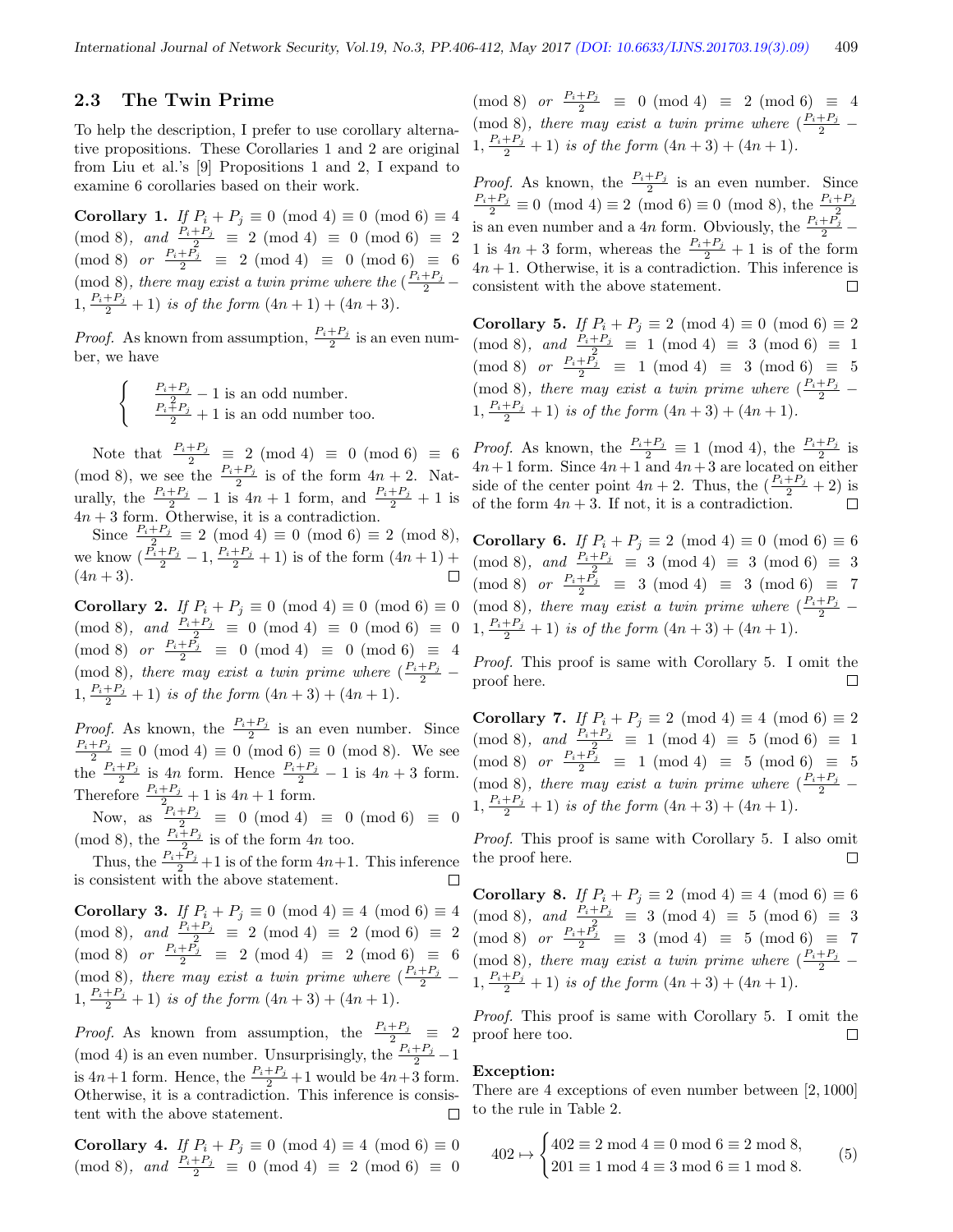

Figure 3: The curve of estimating, where  $GC(x) \equiv 0 \pmod{6}$ 

According from Table 2, the 402 matches item 5, however, there is no one twin prime in 17 prime pairs of Goldbach partition.

$$
516 \mapsto \begin{cases} 516 \equiv 0 \bmod 4 \equiv 0 \bmod 6 \equiv 4 \bmod 8, \\ 258 \equiv 2 \bmod 4 \equiv 0 \bmod 6 \equiv 2 \bmod 8. \end{cases} (6)
$$

There are 23 prime pairs in Goldbach partition, but no one matches in the rule of item 1.

$$
786 \mapsto \begin{cases} 786 \equiv 2 \mod 4 \equiv 0 \mod 6 \equiv 2 \mod 8, \\ 393 \equiv 1 \mod 4 \equiv 3 \mod 6 \equiv 1 \mod 8. \end{cases} (7)
$$

There are 30 prime pairs in Goldbach partition, but no the Goldbach's rule where the one matches in the rule of item 5.

$$
906 \mapsto \begin{cases} 906 \equiv 2 \mod 4 \equiv 0 \mod 6 \equiv 2 \mod 8, \\ 453 \equiv 1 \mod 4 \equiv 3 \mod 6 \equiv 5 \mod 8. \end{cases}
$$
 (8)

There are 34 prime pairs in Goldbach partition, but no one matches in the rule of item 5.

# 3 The Relationship of the Goldbach's Conjecture and the Fibonacci Number

This section will introduce about Fibonacci number [14, 15] and it's relationship with Goldbach's conjecture. Each positive number is the sum of the previous two integers, namely

$$
F_n = F_{n-1} + F_{n-2}.
$$
 (9)

By Equation (9), we know the Fibonacci sequence as  $\{0, 1, 1, 2, 3, 5, 8, 13, 21, 34, 55, 89, \cdots, \infty\}.$ Wall [13] had good result in his article "Fibonacci Series Modulo M", a table was created in the appendix listing values for the function  $k(n)$ . This function is defined as the period of the Fibonacci numbers mod  $n$  before any repeats occur. For instance,  $k(7) = 16$  since

$$
F_n \bmod 7 = \{0, 1, 1, 2, 3, 5, 1, 6, 0, 6, 6, 5, 4, 2, 6, 1\}, (10) \text{ s}
$$

where  $F_n$  is the *n*-th Fibonacci number. Hence, the values in the sequence above are cyclic after 16 terms. On the other hand, the author notes another interesting property. The Fibonacci sequence has 'even-odd-odd' or 'odd-oddeven' rotation rules. The result shown in Table 4.

For *n*-th Fibonacci number, where  $n \geq 1$ , the  $F_n$  becomes an odd number if and only if  $n \equiv 1 \pmod{3}$  or  $n \equiv 2 \pmod{3}$ , say

$$
n \begin{cases} \equiv 0 \pmod{3}, \text{ this is an even number.} \\ \equiv 1 \pmod{3}, \text{ this is an odd number.} \\ \equiv 2 \pmod{3}, \text{ this is an odd number.} \end{cases}
$$

There is one example of the Fibonacci number matching

$$
F_6 = F_5 + F_4 \mapsto 3 + 5 = 8. \tag{11}
$$

The Equation (11) is only one special case of Goldbach's conjecture in Fibonacci sequence nowaday. Since  $F_{n\equiv 0\pmod{3}}$  has never been an prime that is an even number, we can say the  $F_{n \equiv 1 \pmod{3}}$  or  $F_{n \equiv 2 \pmod{3}}$  probable is a prime. There is an article by Wall [13] about Fibonacci prime in [14], but is a little different then what is discussed in this article.

#### Open Problems:

Can we find the second example of Goldbach's conjecture in Fibonacci sequence? In Fibonacci prime, I find an interesting phenomenon in my research.

1. If  $n \equiv 3 \pmod{4}$  and  $F_n \equiv 1 \pmod{4}$  where  $n > 5$ , the  $F_n$  probably be a prime, where

$$
\begin{cases} F_{n \equiv 3(\text{ mod } 4)} \\ F_n \equiv 1 \pmod{4} \end{cases}
$$
 (12)

2. If  $n \equiv 1 \pmod{4}$  and  $F_n \equiv 1 \pmod{4}$  where  $n > 5$ , the  $F_n$  probably be also a prime, namely

$$
\begin{cases} F_{n \equiv 1 \pmod{4}} \\ F_n \equiv 1 \pmod{4} \end{cases}
$$
 (13)

We get following relationship as:

Goldbach's conjecture ⊇ (odd+odd = even) ⊂ Fibonacci sequence.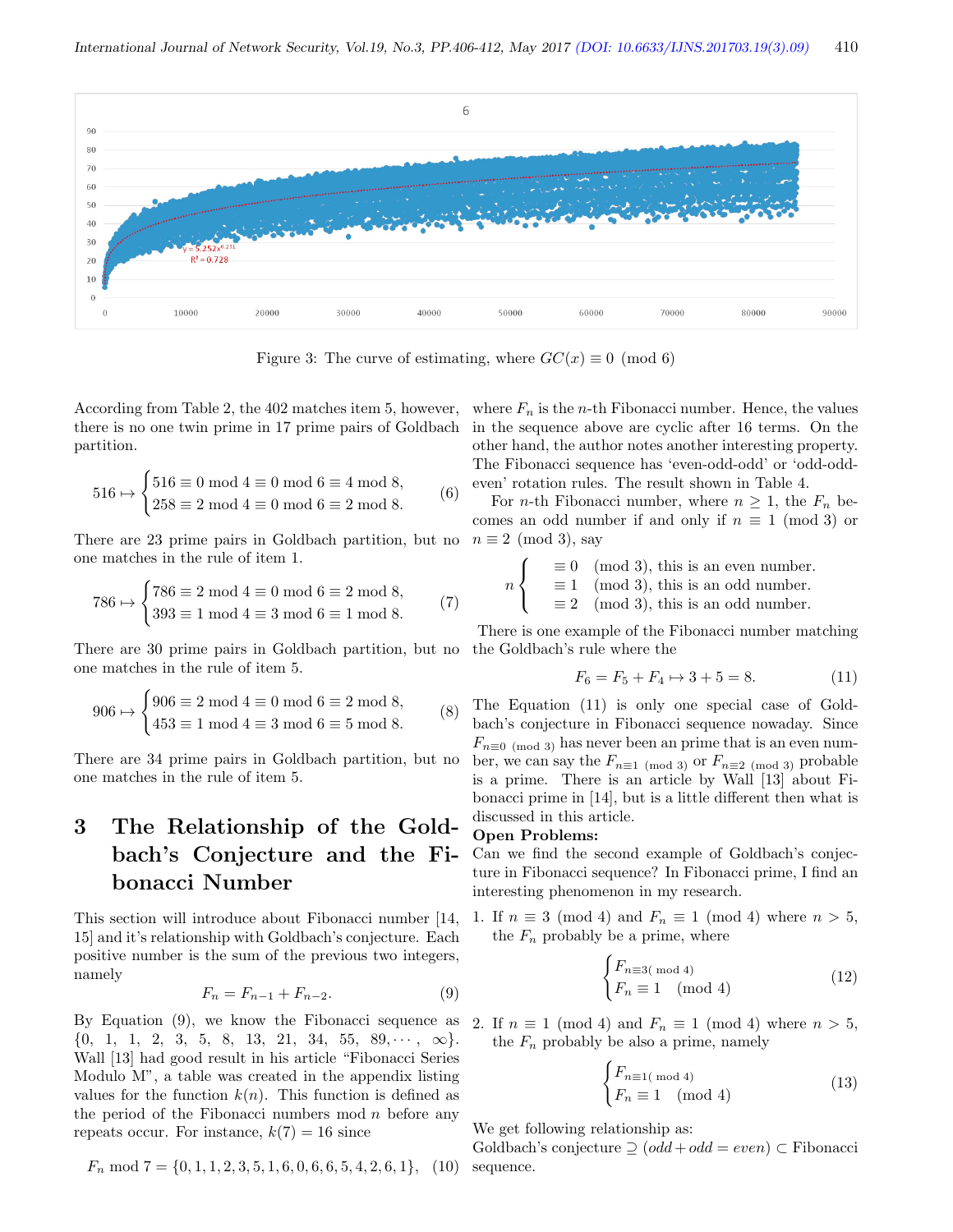|                                             |                |              |                | prime          | prime            | prime          |                                       | prime          |                |                 |       | prime          |                | prime          |                  |
|---------------------------------------------|----------------|--------------|----------------|----------------|------------------|----------------|---------------------------------------|----------------|----------------|-----------------|-------|----------------|----------------|----------------|------------------|
|                                             |                |              |                |                |                  |                |                                       |                |                |                 |       |                |                |                |                  |
| $\boldsymbol{n}$                            | $\overline{0}$ | $\mathbf{1}$ | $\overline{2}$ | 3              | 4                | 5              | 6                                     | $\overline{7}$ | 8              | 9               | 10    | 11             | 12             | 13             | 14               |
| $F_n$                                       | $\overline{0}$ | $\mathbf{1}$ | $\mathbf{1}$   | $\overline{2}$ | $\bar{3}$        | $\overline{5}$ | $\bar{8}$                             | 13             | 21             | 34              | 55    | 89             | 144            | 233            | 377              |
|                                             |                | odd          | odd            | even           | <sub>1</sub> odd | odd            | even'                                 | odd            | odd            | even            | odd   | odd            | even           | odd            | odd              |
| $\frac{F_n \equiv X}{\text{mod }7}$         | $\mathbf{0}$   | 1            | $\mathbf{1}$   | $\overline{2}$ | $3-$             | $\overline{5}$ | $\overline{\phantom{a}}$<br>$\bar{1}$ | 6              | $\bf{0}$       | $6\phantom{1}6$ | 6     | 5              | $\overline{4}$ | $\overline{2}$ | $\boldsymbol{6}$ |
|                                             |                |              |                |                |                  |                |                                       |                |                |                 |       |                |                |                |                  |
|                                             |                |              | prime          |                |                  |                |                                       |                | prime          |                 |       |                |                |                | prime            |
| $\boldsymbol{n}$                            | 15             | 16           | 17             | 18             | 19               | 20             | 21                                    | 22             | 23             | 24              | 25    | 26             | 27             | 28             | 29               |
| $F_n$                                       | 610            | 987          | 1597           | 2584           | 4181             | 6765           | 10946                                 | 17711          | 28657          | 46368           | 75025 | 121393         |                | 196418 317811  | 514229           |
|                                             | even           | odd          | odd            | even           | odd              | odd            | even                                  | odd            | odd            | even            | odd   | odd            | even           | odd            | odd              |
| $F_n \equiv X \mod 7$                       | $\mathbf{1}$   | $\mathbf{0}$ | $\mathbf{1}$   | 1              | $\boldsymbol{2}$ | 3              | 5                                     | 1              | 6              | $\overline{0}$  | 6     | 6              | $5\,$          | $\overline{4}$ | $\,2$            |
|                                             |                |              |                |                |                  |                |                                       |                |                |                 |       |                |                |                |                  |
|                                             |                |              |                |                |                  |                |                                       |                |                |                 |       |                |                |                |                  |
| $\boldsymbol{n}$                            | 30             |              | 31             | 32             |                  | 33             | 34                                    |                | 35             | 36              |       | 37             | 38             |                | 39               |
| $F_n$                                       | 832040         |              | 1346269        | 2178309        |                  | 3524578        | 5702887                               |                | 9227465        | 14930352        |       | 24157817       | 39088169       |                | 63245986         |
|                                             | even           |              | odd            | odd            |                  | even           | odd                                   |                | odd            | even            |       | odd            | odd            |                | even             |
| $\left  \frac{F_n}{\text{mod }7} X \right $ | $\,6\,$        |              | $\mathbf{1}$   | $\mathbf{0}$   |                  | $\mathbf 1$    | $\mathbf{1}$                          |                | $\overline{2}$ | 3               |       | $\overline{5}$ | 1              |                | $\boldsymbol{6}$ |

Table 4: The special case of Fibonacci number matches the Goldbach's conjecture

|                      |                     |     |                                                                          | prime |     |      |          | prime          |  |
|----------------------|---------------------|-----|--------------------------------------------------------------------------|-------|-----|------|----------|----------------|--|
| $\boldsymbol{n}$     | 40                  | 41  | 42                                                                       | 43    | 44  | 45   | $\cdots$ | 81839          |  |
| $F_n$                | 102334155 165580141 |     | $\vert 267914296 \vert 433494437 \vert 701408733 \vert 1134903170 \vert$ |       |     |      | $\ldots$ | $17103$ digits |  |
|                      | odd                 | odd | even                                                                     | odd   | odd | even |          |                |  |
| $F_n \equiv X \vert$ |                     | 6   |                                                                          |       |     |      |          |                |  |

# 4 Conclusions

I use Goldbach's conjecture as the center of interest. I then discusses the relationship among Goldbach's conjecture, twin prime, RSA cryptosystem and Fibonacci number and then makes three observations about the relationship:

- 1) The characteristics of twin prime in Goldbach's conjecture are analyzed, and then notes all situations of combination.
- 2) An estimate of Goldbach's partition is proposed where the result is more accurate than Bruckman's estimation.
- 3) Finally, I explore the relationship between Goldbach's conjecture and Fibonacci number. I mention a new discussion about searching the Fibonacci prime in its sequence.

As we can see, the authors is still working on these unsolved problems.

# Acknowledgement

The authors would like to thank the anonymous reviewers for their useful comments. This work is partially sup-

ported from Huizhou University project under the number HZUXL201513, and HZUXL201514. This work also partially supported by student innovation training program under the grant number CX2016024, CX2016088 and CX2016089.

# References

- [1] P. S. Bruckman, "A proof of the strong Goldbach conjecture," International Journal of Mathematical Education in Science and Technology, vol. 39, pp. 1002–1009, Oct. 2008.
- [2] J. R. Chen, "On the representation of a larger even integer as the sum of a prime and the product of at more two primes," Scientia Sinica, vol. 16, pp. 157– 176, 1973.
- [3] J. Constant, Algebraic Factoring of the Cryptography Modulus and Proof of Goldbach's Conjecture, July 2014. (http://www.coolissues.com/ mathematics/Goldbach/goldbach.htm)
- [4] J. Ghanouchi, A Proof of Goldbach and De Polignac Conjectures, July 16, 2016. (http:// unsolvedproblems.org/S20.pdf)
- [5] D. A. Goldston, J. Pintz, and C. Y. Yildirim, "Primes in tuples I," Annals of Mathematics, vol. 170, pp. 819–862, Sept. 2009.